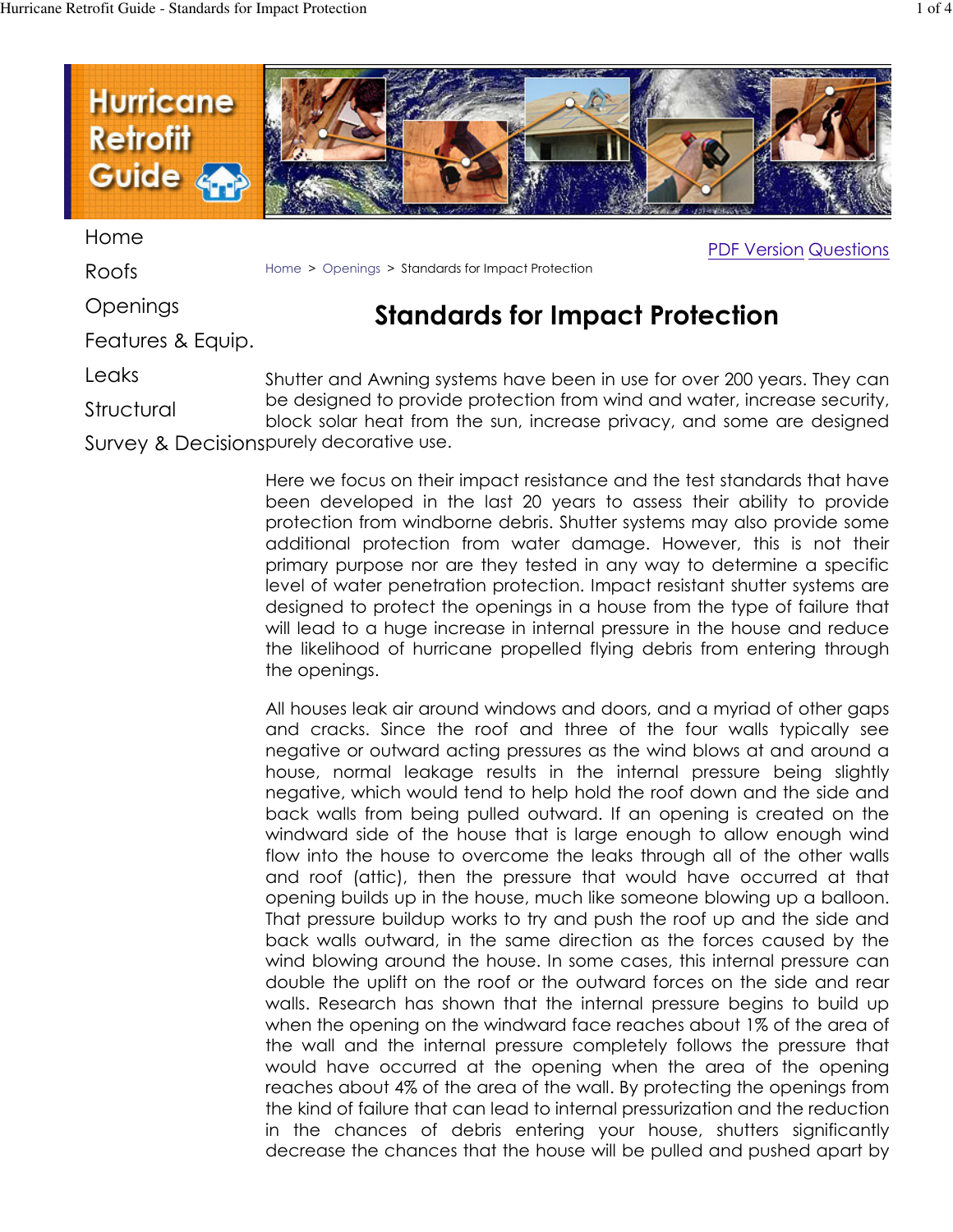the wind and they provide increased safety for occupants sheltered inside. This is the primary function of an impact resistant shutter system. The impact resistant testing standards are designed to establish the shutter's ability to meet the minimum level of protection as defined in building codes for Windborne Debris Areas of the country.

National model building codes, such as the International Residential Code, define the Windborne Debris Areas as areas in hurricane prone regions where the design wind speed is greater than or equal to 120 mph and areas within 1 mile of the coast in hurricane prone regions where the design wind speed is greater than or equal to 110 mph. These design wind speeds and the resulting map for Florida (see Understanding The Risks) are defined as 3-second gust wind speeds occurring at a height of 33 feet (10) meters) above the ground at an open location like an airport.

Impact rated residential doors and windows or the protective systems for doors and windows are tested to determine their ability to resist the impact of large wind borne debris (missiles) by shooting 2x4s of specified lengths and weights against them at specific speeds. Several different groups have developed engineering standards that establish missile sizes, test methods and acceptance criteria for the tests. For houses, the typical large missile test consists of a 9-pound 2x4 piece of lumber impacting the shutter or product end on at 34 mph.



Video: 1/4" **Polycarbonate Shutter Impact Test** (click image to view video)

The referenced standards for opening protection in hurricane windborne debris area are:

- Florida Building Code: TAS 201 Large and Small Missile Test Standards, TAS 202 Uniform Structural Load Standards, and TAS 203 Uniform Cyclic Pressure Test Standards. These are the Test Standards required for a Miami-Dade Product Approval. A product with a NOA (Notice of Acceptance) is approved for use in Miami-Dade and Broward counties if it meets the requirements of these test standards.
- ASTM E 1886 Standard Test Method for Performance of Exterior Windows, Curtain Walls, Doors, and Storm Shutters Impacted by Missile(s) and Exposed to Cyclic Pressure Differentials, and, ASTM E 1996 Standard Specification for Performance of Exterior Windows, Curtain Walls, Doors and Storm Shutters Impacted by Windborne Debris in Hurricanes. These are the Test Standards required for Product Approval in the rest of Florida and in International Building Code for use in Windborne Debris Regions for the US, Hawaii, and Caribbean Islands.
- SBCCI Test Standard for Determining Impact Resistance From Windborne Debris SSTD-12-97 (Note: This Test Standard will no longer be accepted beginning January 1, 2008)

There is a fundamental difference in the acceptance criteria for impact rated windows and doors and storm shutter performance between the Miami-Dade County Standard (Florida Building Code High Velocity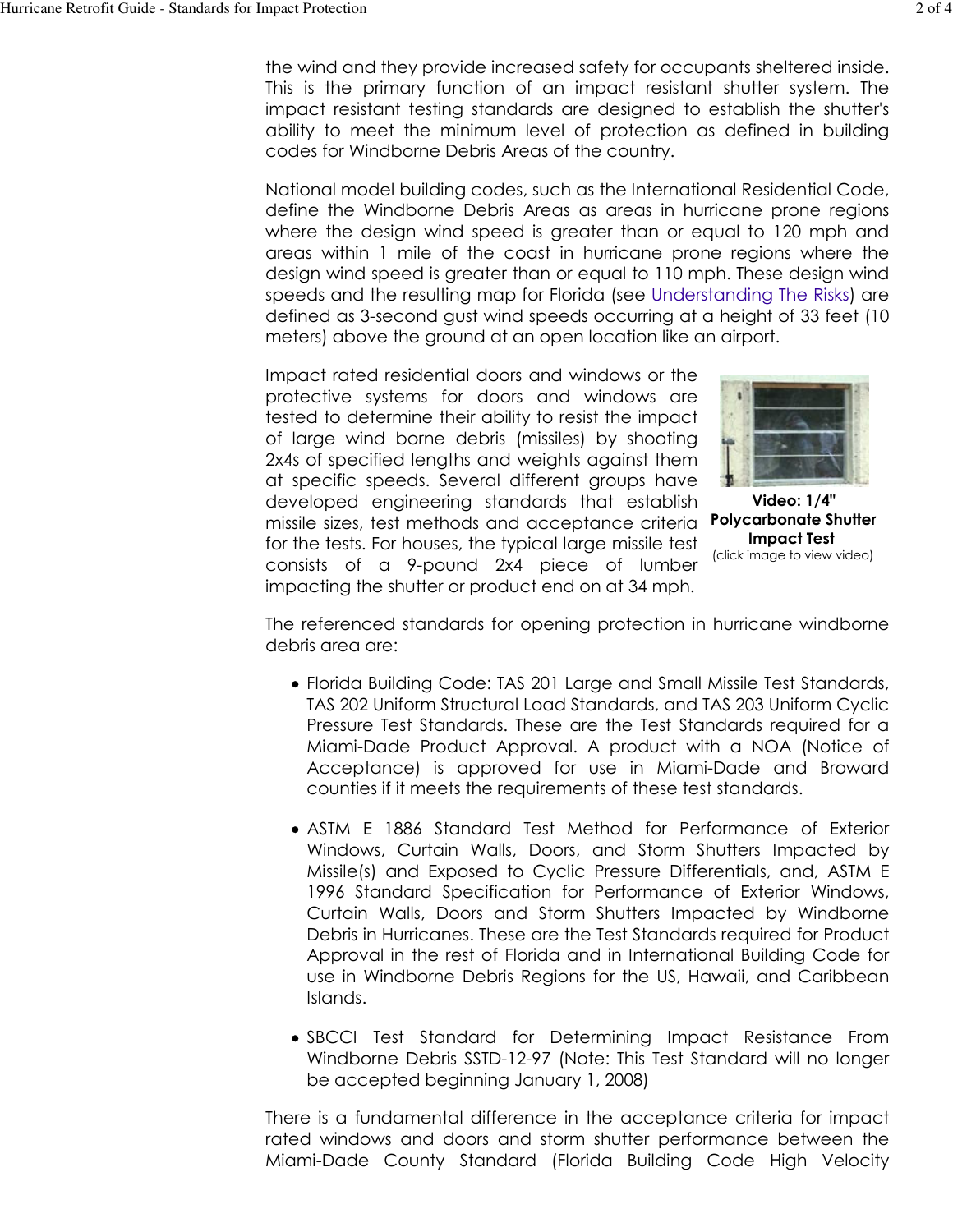Hurricane Zone test standard - HVHZ) and those of other organizations. The Miami-Dade County Standard does not allow the test missile (9-pound 2x4 at 34 mph) to penetrate the unit or protective system and does not allow it to break the glass behind the protective system. The other standards allow the test missile to penetrate the protective system provided the opening does not increase in size as it is subjected to wind pressures and so long as after all the testing is completed, the hole is small enough so that a 3-inch diameter sphere will not pass through the hole. The focus of these alternative test standards is to prevent pressurization of the home and reduce the chances of additional pressure related failures of the home. The Miami-Dade County Standard targets protection of the window behind the protective system. Consequently, a protective system that meets the Miami-Dade Standard and is installed according to their product approval requirements will provide the highest level of protection available in a commercial product. An exception is impact resistant glass, where all of the standards including the Miami-Dade County Standard allow the glass to be broken, but not penetrated.

Commercially produced products that pass one or more of these standards should have a certificate or label that identifies which standard(s) it has passed. These are usually listed by the test standard number such as SSTD-12, TAS-201 (or PA-201), ASTM E 1886, etc. Note that products that pass the Miami-Dade County test standard will pass the other test standards; but, products that pass the other test standards will not necessarily pass the Miami-Dade County test standard.

In layman's terms these are the required test standards for determining the compliance of an impact resistant system or impact resistant window for use as a protective system. All three Test Standards require that the system survive missile impact and more importantly cyclic pressure loading. The Cyclic Pressure Test subjects specimen to impact and, after impact, to about four hours or more of positive and negative pressure cycles (9000) cycles). This works the system back and forth testing



**Video: Shutter Cyclic Vacuum Test** (click image to view video)

its ability to resist fatique and the fastener systems to keep it attached. This simulates the forces a hurricane will generate on the system and its connections to the structure of the building. Note that some manufacturers may talk about meeting or passing the large missile test but unless their products also withstand the cyclic pressure tests they have not qualified the product as a large missile resistant system.

Finally, don't be deceived by advertising and brochures, all shutters are not necessarily hurricane resistant. Impact resistant shutters only became available around 1996 and were not widely used until 2002. There are still systems on the market today that are not impact resistant, these are either older systems that are still around for decorative use, or, new emerging systems being offered by small or local companies that are untested and do not have any product approval, these systems are not allowed to be used for hurricane impact protection under the Florida Building Code because they fail to meet the standards for product approval.